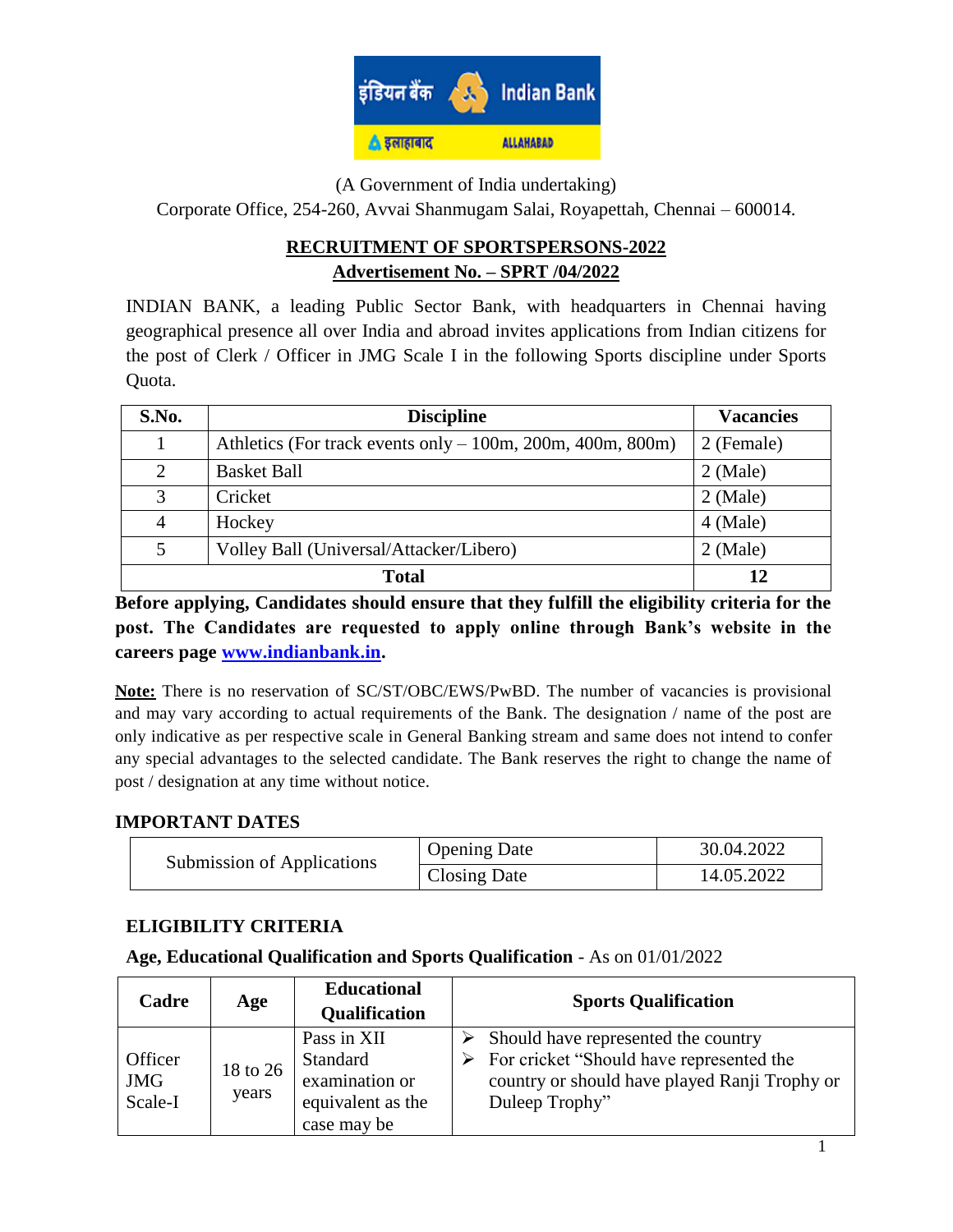|               |                   |                                        |                                     |   | इंडियन बैंक $\sqrt{\lambda}$ Indian Bank              |                                                                                                                                                                                                                                                                                                                                                                                                                        |
|---------------|-------------------|----------------------------------------|-------------------------------------|---|-------------------------------------------------------|------------------------------------------------------------------------------------------------------------------------------------------------------------------------------------------------------------------------------------------------------------------------------------------------------------------------------------------------------------------------------------------------------------------------|
|               |                   |                                        | ि इलाहाबाद                          |   | <b>ALLAHABAD</b>                                      |                                                                                                                                                                                                                                                                                                                                                                                                                        |
| <b>Clerks</b> | 18 to 26<br>years | Pass in XII<br>Standard<br>case may be | examination or<br>equivalent as the | ➤ | Universities Team or<br>in the top three positions or | $\triangleright$ Should have represented the State in junior /<br>senior Nationals / National games or<br>Should have been a member of the Combined<br>$\triangleright$ Should have been a member of the University<br>team in an Inter university event and should be<br>Should have been a member of the district team<br>and took part in Inter district championship and<br>should be in the first three positions |

All the educational qualifications should be from Government recognised school / institution.

# **AUTHORITY FOR AWARDING CERTIFICATE OF SPORTS QUALIFICATION**

Credentials / Certificate of the affiliated Districts / State Associations / National Federations / University Councils / Sports Authorities of the respective games will only be considered.

# **RELAXATION IN UPPER AGE LIMIT**

| S.No. | Category                                  | Age relaxation |
|-------|-------------------------------------------|----------------|
|       | Scheduled Caste / Scheduled Tribe         | 5 vears        |
|       | Other Backward Classes (Non-creamy layer) | ' years        |
|       |                                           |                |

**Note:**

- (i) The maximum age limit i.e 26 years is applicable to General / EWS category candidates
- (ii) Candidates seeking age relaxation will be required to produce the original certificates as per prescribed format(s)

# **MODE OF SELECTION**

There will be screening of applications and candidates possessing requisite qualification will be called for trials in the ratio 1:10.

Selection in Officer Cadre will be through screening of application, conduct of Trials in the respective sport followed by Interview.

Selection in Clerical cadre will be through screening of applications and conduct of Trials. (Interview will not be there for Clerical Cadre).

At all the stages of selection, viz. screening of applications / Trials / Interview / Merit List if in case two candidates getting the same mark they will be ranked based on age i.e. junior candidate will be given higher rank.

| S.No.                        | <b>Selection process</b>  | <b>Maximum Marks</b> |                |  |
|------------------------------|---------------------------|----------------------|----------------|--|
|                              |                           | <b>Officer</b>       | <b>Clerk</b>   |  |
|                              | Screening of applications | 40                   |                |  |
|                              | Performance in Trials     | 30                   |                |  |
|                              | Interview                 | 30                   | Not applicable |  |
| <b>Total (Maximum Marks)</b> |                           | 100                  | <b>100</b>     |  |

The marks allotted for each stage of selection will be as follows: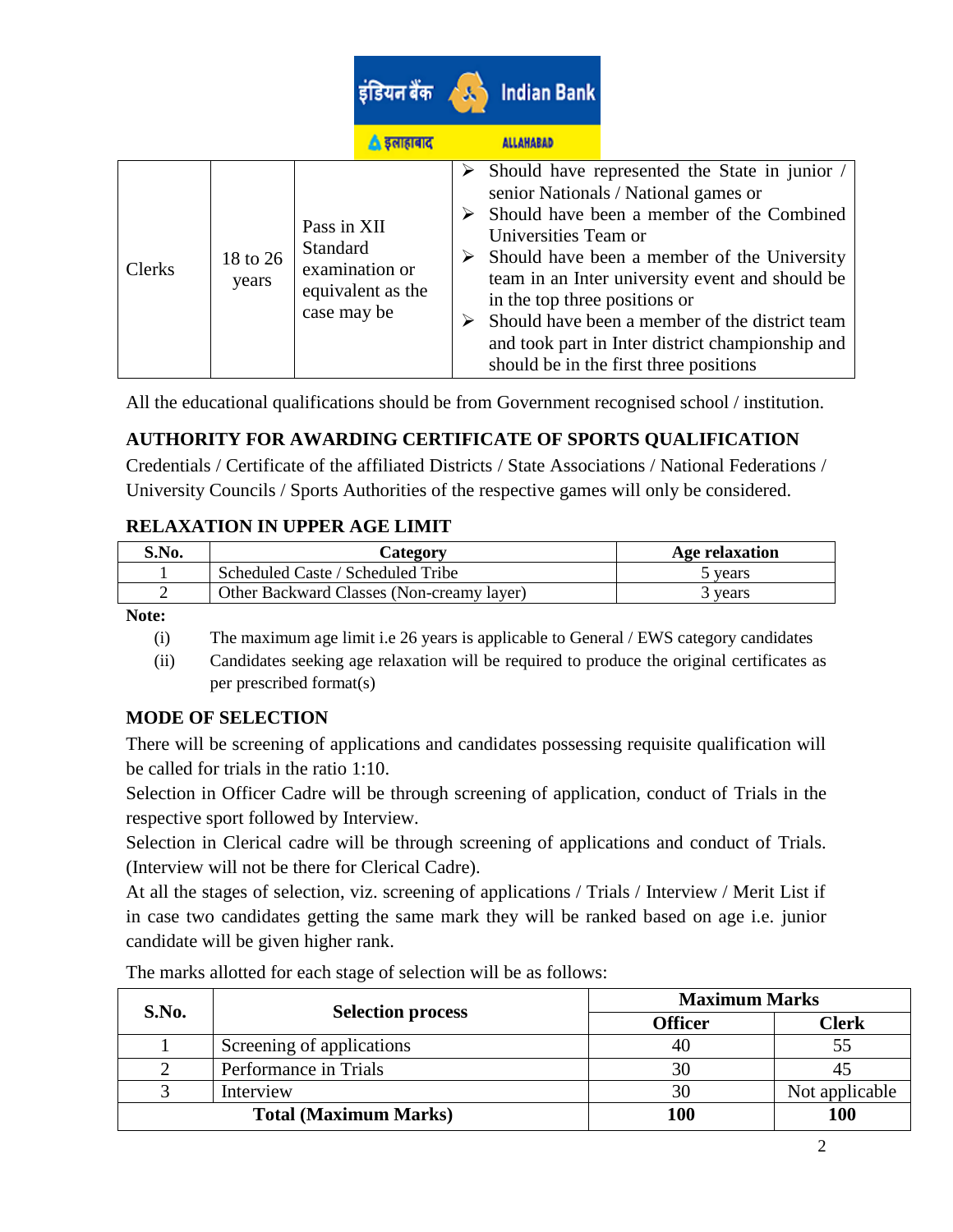

The details of parameters for the selection process are as follows:

# **(1) Screening of applications**

(Based on eligibility criteria, age, sports performance and achievements)

| <b>Parameters</b>                      |                | <b>Marks</b> |  |
|----------------------------------------|----------------|--------------|--|
|                                        | <b>Officer</b> | <b>Clerk</b> |  |
| $1.1 \text{ Age}$<br>(a) $18-20$ years | 10             |              |  |
| (b) $21-24$ years                      |                |              |  |
| $(c)$ 25-26 years                      |                |              |  |
| (d) Above 26 years                     |                |              |  |

### **1.2 Sports performance and Achievements**

### **(The sports achievement on after 02.01.2020 will only be considered)**

| <b>Officer</b> | Representing the country in Senior International events                                               |    |  |  |
|----------------|-------------------------------------------------------------------------------------------------------|----|--|--|
|                | Representing the country in Junior International events or<br>Representing the Indian University Team |    |  |  |
|                | Cricket<br>Representing the country<br>٠                                                              |    |  |  |
|                | Won in first three positions as member of the team in Ranji Trophy / Duleep<br>$\bullet$<br>Trophy    | 22 |  |  |
|                | Have participated as member of the team in Ranji Trophy / Duleep Trophy<br>$\bullet$                  | 20 |  |  |
|                |                                                                                                       |    |  |  |

| <b>Clerks</b> | (a) Representing the country in Senior International events.<br>Cricket - Represented Indian Cricket team.                                                                                                                                                                                                                        | 40 |  |
|---------------|-----------------------------------------------------------------------------------------------------------------------------------------------------------------------------------------------------------------------------------------------------------------------------------------------------------------------------------|----|--|
|               | (b) Representing the country in Junior International events or<br>Representing the Indian (Combined) University Team                                                                                                                                                                                                              |    |  |
|               | (c) Representing the State in the Senior National Championships securing first<br>three places or<br>Representing the University team securing first three places in the Inter<br>University Championship.<br>For Cricket – Won in first three positions as member of the team in Ranji<br>Trophy / Duleep Trophy / Irani Trophy. | 30 |  |
|               | (d) Representing the state in the Senior, junior and Youth national<br>Championships<br>For Cricket – Have participated as member of the team in Ranji Trophy /<br>Duleep Trophy / Irani Trophy.                                                                                                                                  | 25 |  |
|               | (e) Representing the District Team securing first three places in the Inter<br>District Championship.                                                                                                                                                                                                                             | 15 |  |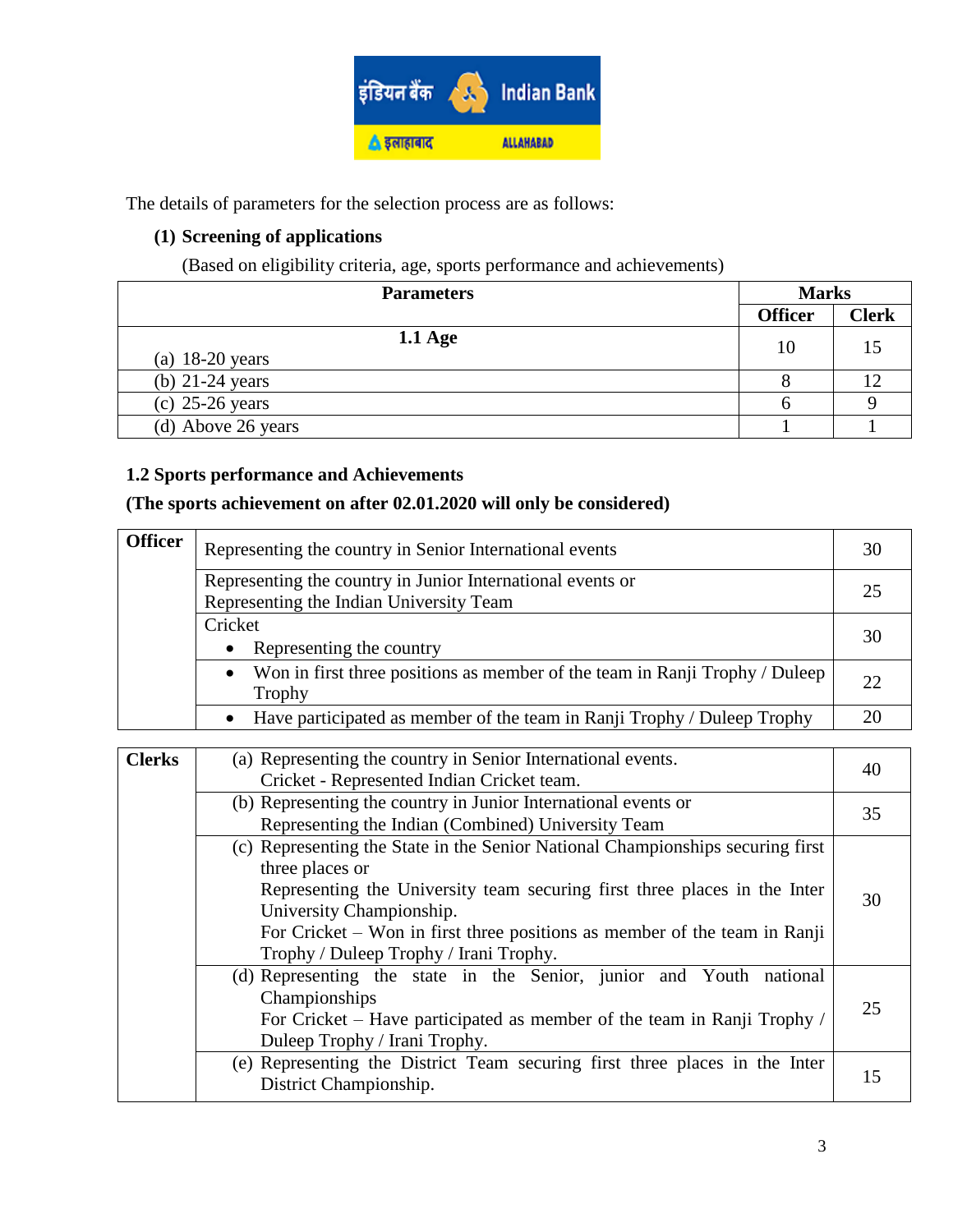

### **(2) Trials**

| <b>Parameters</b>     |                | <b>Marks</b> |  |
|-----------------------|----------------|--------------|--|
|                       | <b>Officer</b> | <b>Clerk</b> |  |
| (a) Physical fitness  | 5              | 10           |  |
| (b) Speed endurance   | 5              | 10           |  |
| (c) Game Skill        | 20             | 25           |  |
| Total (Maximum Marks) | 30             | 45           |  |

Candidates securing 60 % marks or more in Total and a minimum of 50 % in each of the parameters in Trials will be considered fit for participation in the next stage of selection process (i.e interview for Officers and for Clerical Cadre merit list will be drawn based on marks secured in Screening process and performance in Trails).

### **(3) Interview**

Interview is applicable for Officer Cadre selection only and candidates found fit in the Trial alone will be considered for interview. The maximum number of candidates to be called for interview vis-à-vis vacancies will be in the ratio of 3:1.

| <b>Parameters</b> | <b>Marks</b>   |                |  |
|-------------------|----------------|----------------|--|
|                   | <b>Officer</b> | Clerk          |  |
| (a) Interview     | 30             | Not applicable |  |

### **Merit List**

Merit list will be drawn by combining the marks scored by the candidates in the above mentioned stages of selection.

# **PAY SCALE AND EMOLUMENTS**

**Officer JMG Scale I** – Rs.36000 -1490/7 – 46430 – 1740/2 – 49910 - 1990/7 – 63840

**Clerk -** Rs. 17900-1000/3-20900-1230/3-24590-1490/4-30550-1730/7-42660-3270/1-45930- 1990/1-47920 (20 years)

DA, CCA, HRA / Leased accommodation, Leave Fare Concession, Medical Aid, Hospitalization Benefits, Retirement Benefits and other perquisites will be admissible as per the rules of the Bank.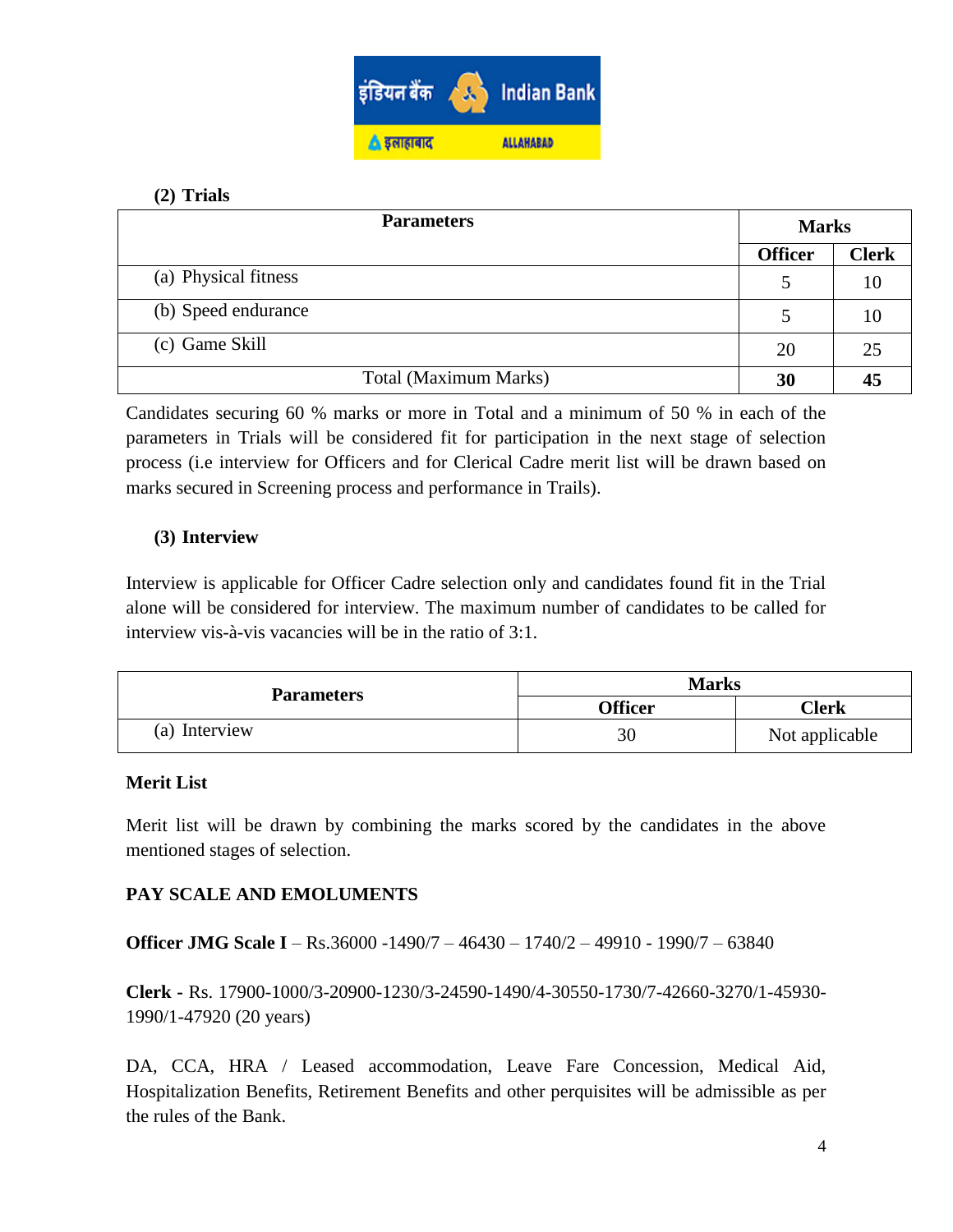

# **PLACE OF POSTING**

The place of posting is Chennai. However, Bank reserve the right to post its employees to any office / branch of the Bank, including any of the rural branches of the Bank as the Bank may require from time to time, and employee will have to discharge all the duties assigned as appropriate to the needs of the branches / offices to which posting is made.

### **PROBATION AND CONFIRMATION**

Officer Cadre: The selected candidate(s) in Scale I posts will be on probation for a period of 2 years from the date of joining. Their confirmation in the Bank"s service will be decided in terms of the provisions of Indian Bank Officers Service Regulations, 1979.

Clerical Cadre: The selected candidate(s) will be on probation for a period of six months, which may be extended by a further period of 3 months or until the receipt of satisfactory report on character and antecedence from respective Civil / Police authorities.

# **NOTICE PERIOD, INDEMNITY BOND WITH SURETY FOR MINIMUM PERIOD OF SERVICE**

For Officer Cadre – Notice period for Officer cadre is 3 months. Candidate has to execute an "Indemnity Bond with Surety" undertaking to serve the Bank for minimum period of two years. If an appointed candidate intend to leave or discontinue the services or resign from the services of the Bank before completion of 2 years of service from the date of joining the Bank, he/she shall reimburse the Bond amount of Rs 2 lakhs along with salary for the un-served notice period (3 months) and the cost incurred by the Bank for imparting training and any other expenses that the Bank has incurred on his / her behalf.

For Clerical Cadre - If the candidate desire to leave the service of the Bank at any time during the period of probation, he / she will have to give a clear 14 days notice or in lieu, will have to pay 14 days pay and allowance to the Bank.

### **GENERAL RULES/ INSTRUCTIONS**

- 1. Since recruitment is for Officer and Clerk post separately, the candidate should indicate in the online application the post to which he/she opts for selection. The option once exercised will be irrevocable. No request for change of option will be entertained. However, depending upon the requirements of the Bank, candidates may be considered for a post other than the one he/she has applied (i.e. Officer / Clerk).
- 2. Candidates should satisfy themselves about their eligibility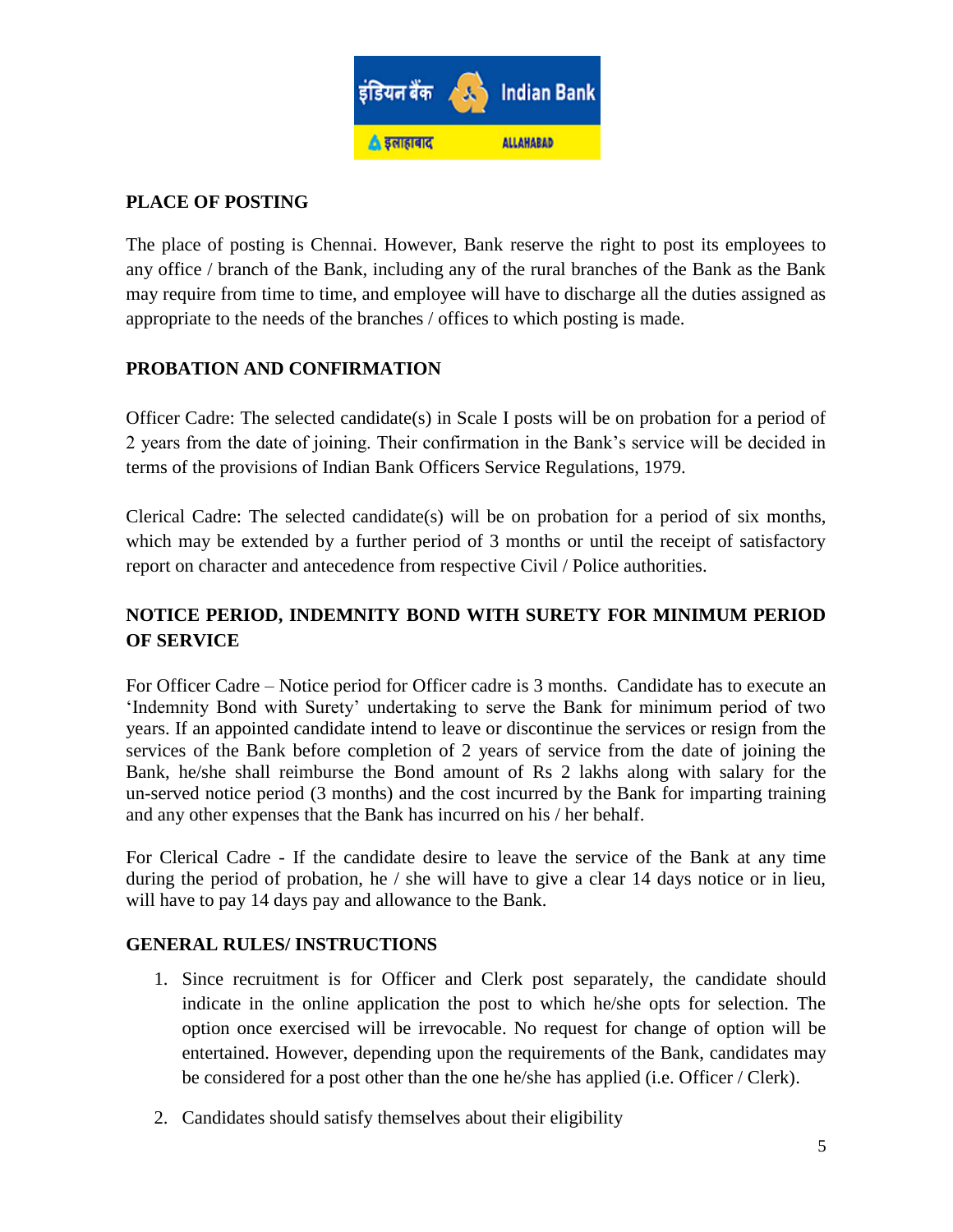

3. In Cricket, the qualification for registration of players in the League Championship Tournament shall be as per the rules of Tamil Nadu Cricket Association.

Note- At present as per TNCA guidelines (subject to change), Any Player who after registering as Resident / Local Player in TNCA League 2021-22, 2022-23 season registers in another state for BCCI Domestic Season 2021-22, 2022-23 will lose his status as a Resident / Local player in the TNCA League from his date of registration in BCCI for another State. Post disqualification he can play as a guest player. Players will have to abide by the rules of TNCA as applicable from time to time.

- 4. Candidates should have a valid Email-Id and mobile number which should be kept active till the declaration of final result. No change in Email-Id and mobile number will be entertained during the entire process of recruitment.
- 5. If at any stage, it is found that any information furnished in the application is false/ incorrect or if according to the Bank, the candidate does not satisfy the eligibility criteria, his candidature/ appointment will be cancelled/ terminated.
- 6. The Bank shall not entertain requests from the candidates seeking advice about their eligibility to apply.
- 7. In all matters regarding eligibility, assessment, prescribing minimum qualifying standards in selection process, number of vacancies and communication of result, the Bank's decision shall be final and binding on the candidates and no correspondence shall be entertained in this regard.
- 8. Candidates have to make their own travel and stay arrangement and Bank will not bear any expense. However for attending interview, the candidates belonging to SC/ST Category will be eligible for reimbursement of to & fro II Class train fare by shortest route or actual amount incurred by the candidate, whichever is lower, on production of proof of journey and Caste Certificate.
- 9. The candidates shall be selected primarily to strengthen the Bank"s team. Therefore Bank reserves the right not to select any candidate to the posts advertised if according to the Bank he is not suitable & will not strengthen the Bank"s Team. The decision of the Bank in this regard shall be final.
- 10. All educational qualifications should have been obtained from universities/ institutions recognized by Government of India. If grades are awarded instead of marks, candidates should clearly indicate its numerical equivalent.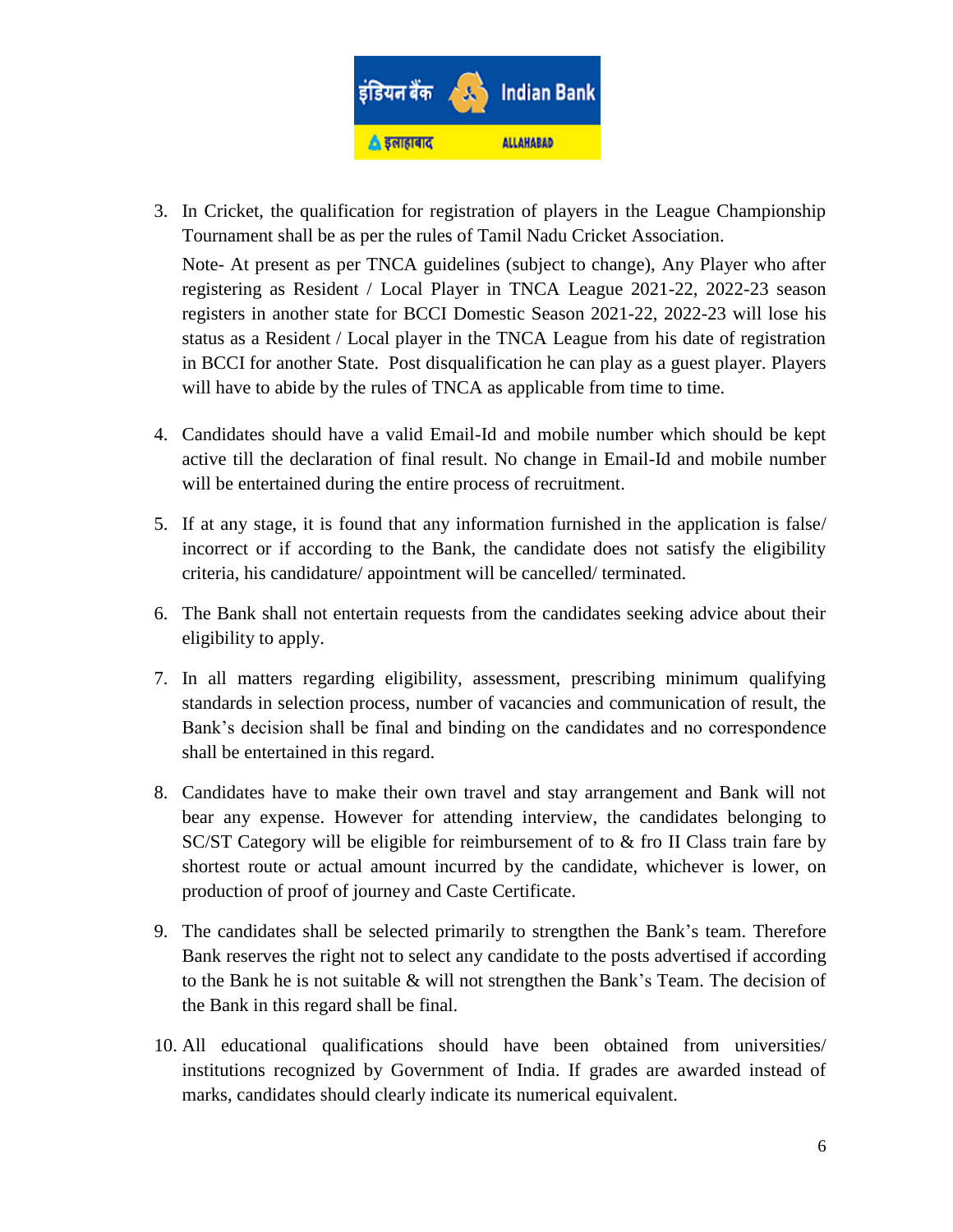

- 11. Candidates already in service of Govt./quasi-Govt. organizations and public sector banks /undertakings will have to produce a "no objection certificate" from their employer, at the time of interview. However, before appointment in Bank, a proper discharge certificate from the employer will have to be produced.
- 12. Canvassing in any form will be a disqualification.
- 13. Any resultant dispute arising out of this advertisement shall be subject to the sole jurisdiction of the Courts situated in Chennai only.
- 14. Sportspersons who are currently under suspension/barred from playing by any regulatory authorities are not eligible to apply.

# **DOCUMENTS TO BE PRODUCED AT THE TIME OF FIELD TRIALS/ INTERVIEW :**

The following documents, in original, together with self-attested photocopies in support of candidate"s eligibility and identity are to be invariably submitted at the time of interview/field trials failing which the candidate may not be permitted to appear for the interview/field trials:

- Printout of the valid Call Letter
- Valid system generated printout of the online application form
- Proof of Date of Birth (Birth Certificate or SSLC/ Std. X Certificate with DOB)
- Photo Identify Proof such as PAN Card/ Passport/ Permanent Driving Licence / Voter"s Card/ Bank Passbook with photograph/ Photo identity proof issued by a Gazzetted Officer/ People"s Representative along with a photograph / Identity Card issued by a recognised college/ university/ Aadhar card with a photograph/ Employee ID should be submitted for verification. The candidate's identity will be verified with respect to his/her details on the call letter, in the Attendance List and requisite documents submitted. If identity of the candidate is in doubt the candidate may not be allowed to appear for the field trials / interview.
- Ration Card and Learner's Driving License will not be accepted as valid ID proof.
- In case of candidates who have changed their name will be allowed only if they produce Gazette notification/their marriage certificate/affidavit, in original
- Mark sheets & certificates for educational qualifications. Proper document from Board /University for having declared the result on or before 01.01.2022 has to be submitted.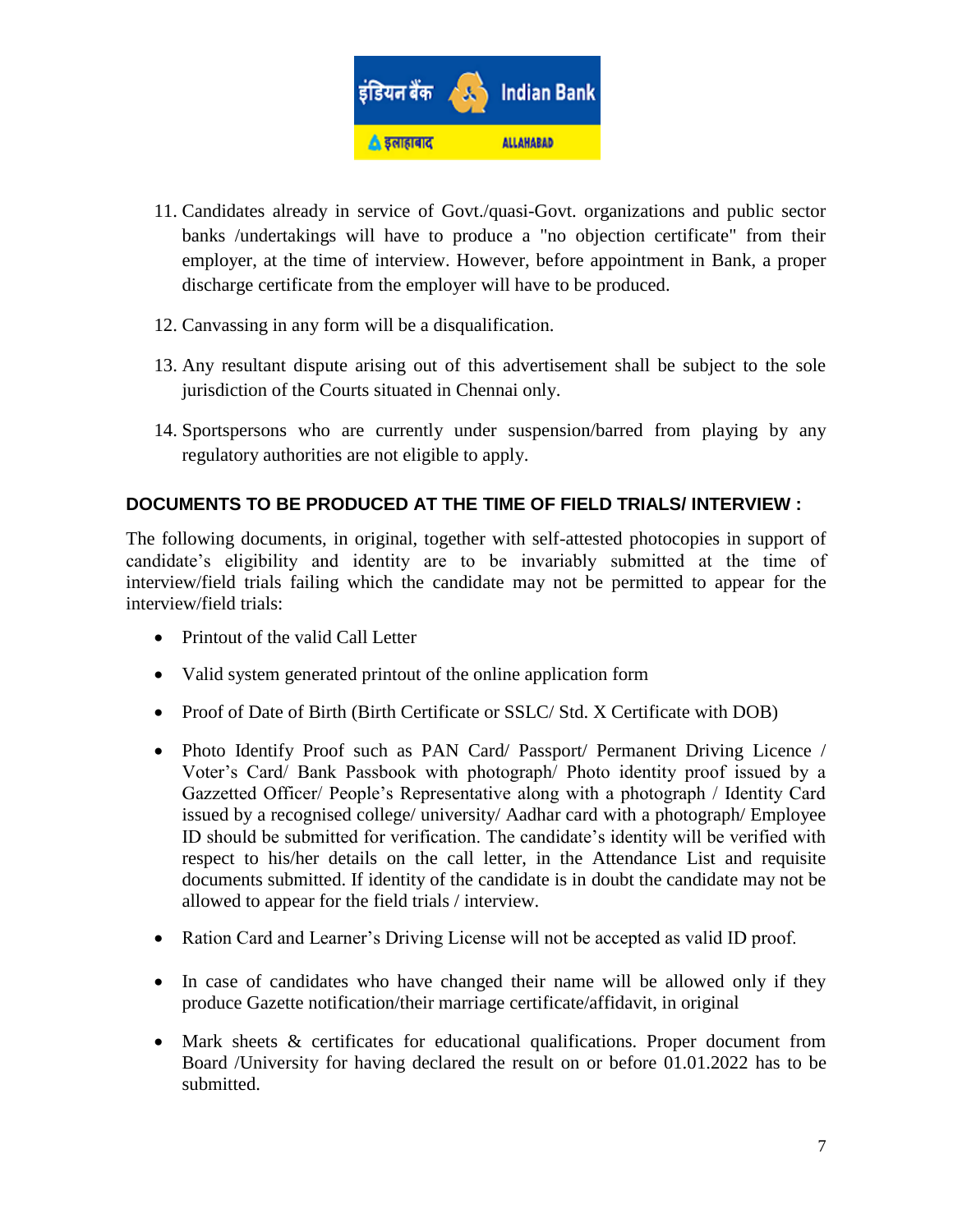

 Certificates awarded by the following competent authorities to evidence their credentials in respective game concerned:

| <b>Competition</b>                                 | <b>Authority Awarding Certificate</b>                                                                                                          |
|----------------------------------------------------|------------------------------------------------------------------------------------------------------------------------------------------------|
| <b>International Level</b>                         | Secretary of the National Federation of the Game concerned                                                                                     |
| <b>National Level</b>                              | Secretary of the National Federation or Secretary of the State<br>Association of the Game concerned                                            |
| Inter-Varsities                                    | Dean of Sports or other Officer overall in charge of Sports of<br>the University concerned                                                     |
| <b>National Sports Games for</b><br><b>Schools</b> | Director or Additional / Joint or Deputy Director overall in-<br>charge of Sports / Games for schools in the D.P.I. Education of<br>the State  |
| <b>Physical Efficiency Drive</b>                   | Secretary or other Officer overall in-charge of Physical<br>Efficiency in the Ministry of Education and Social Welfare,<br>Government of India |

- Caste Certificate issued by competent authority in the prescribed format as stipulated by Government of India in case of SC / ST / OBC category candidates. In case of candidates belonging to OBC category, certificate should specifically contain a clause that the candidate does not belong to creamy layer section excluded from the benefits of reservation for Other Backward Classes in Civil post & services under Government of India. Caste Name mentioned in certificate should tally letter by letter with Central Government list / notification.
- Candidates serving in Government / quasi govt offices/ Public Sector Undertakings (including Nationalized Banks and Financial Institutions) are required to produce a "No Objection certificate" from their employer at the time of field trials / interview, in the absence of which their candidature will not be considered.
- Experience certificates, as applicable
- Any other relevant documents in support of eligibility

### **BIOMETRIC DATA – Capturing and Verification**

Photograph and IRIS may be captured at the Trials / Interview venue. The photo captured will be matched with the photo uploaded by the candidate in the application. You must NOT change your appearance from the photo uploaded by you.

Decision of the IRIS data verification authority with regard to its status (matched or mismatched) shall be final and binding upon the candidates. Refusal to participate in the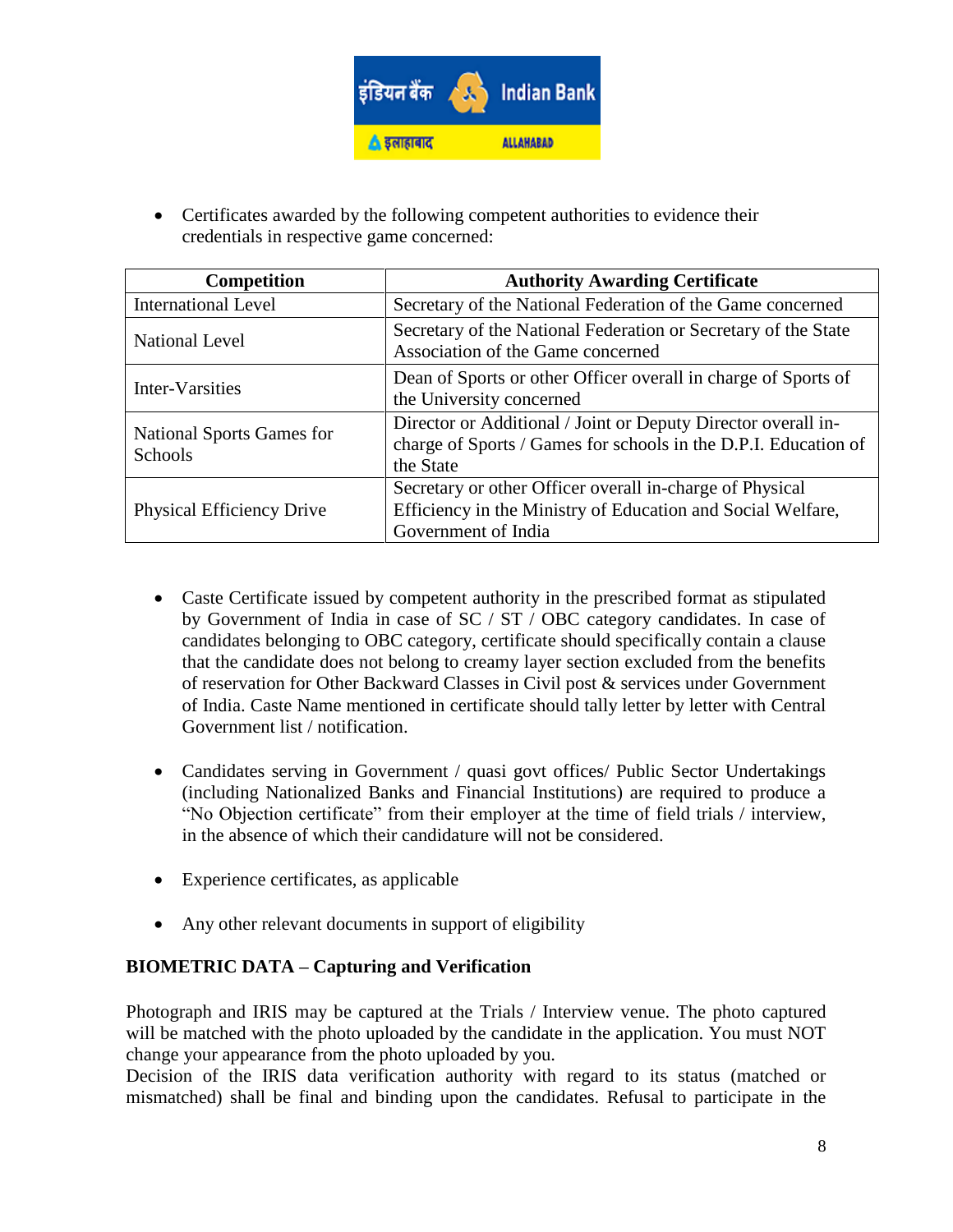

process of IRIS scanning / verification on any occasion may lead to cancellation of candidature. With regards to the same, please note the following:

(a) "LEFT EYE (IRIS)" will be captured for all the candidates.

(b) Candidates should remove Contact Lenses and Spectacles while capturing IRIS. Candidates are advised to avoid wearing contact lenses and prefer spectacles.

(c) There is no touch involved in IRIS scanning. Half feet distance between scanner and eye will be maintained.

(Any failure to observe these points will result in non-admittance for the Trails / Interview)

# **HOW TO APPLY**

Detailed guidelines/procedures for:

- A. Application Registration
- B. Payment of Fees

Candidates can apply through online only from 30.04.2022 to 14.05.2022. No other mode of application will be accepted.

Important points to be noted before registration

Before applying online, candidates should:

- a. Scan their photograph and signature ensuring that both the photograph and signature adhere to the required specifications as given in Annexure I to this advertisement.
- b. Have a valid personal email ID and mobile number, which should be kept active till the completion of this Recruitment Process. Bank may send call letters for the Trials / Interview etc. through the registered e-mail ID and related information in mobile number. Candidates are advised to keep their e-mail ID active for receiving advices, viz. call letters / Trials, Interview date advices etc. If the communication sent to registered e-Mail ID / mobile number, fails to get delivered for any reason Bank will not take any responsibility.

### APPLICATION FEES/ INTIMATION CHARGES (NON REFUNDABLE)

- Rs. 100/- + GST for SC/ST/PWBD candidates (Only intimation charges)
- Rs.  $400/- + GST$  for all others

# PAYMENT OF FEE ON LINE **30.04.2022 to 14.05.2022 (both days inclusive)**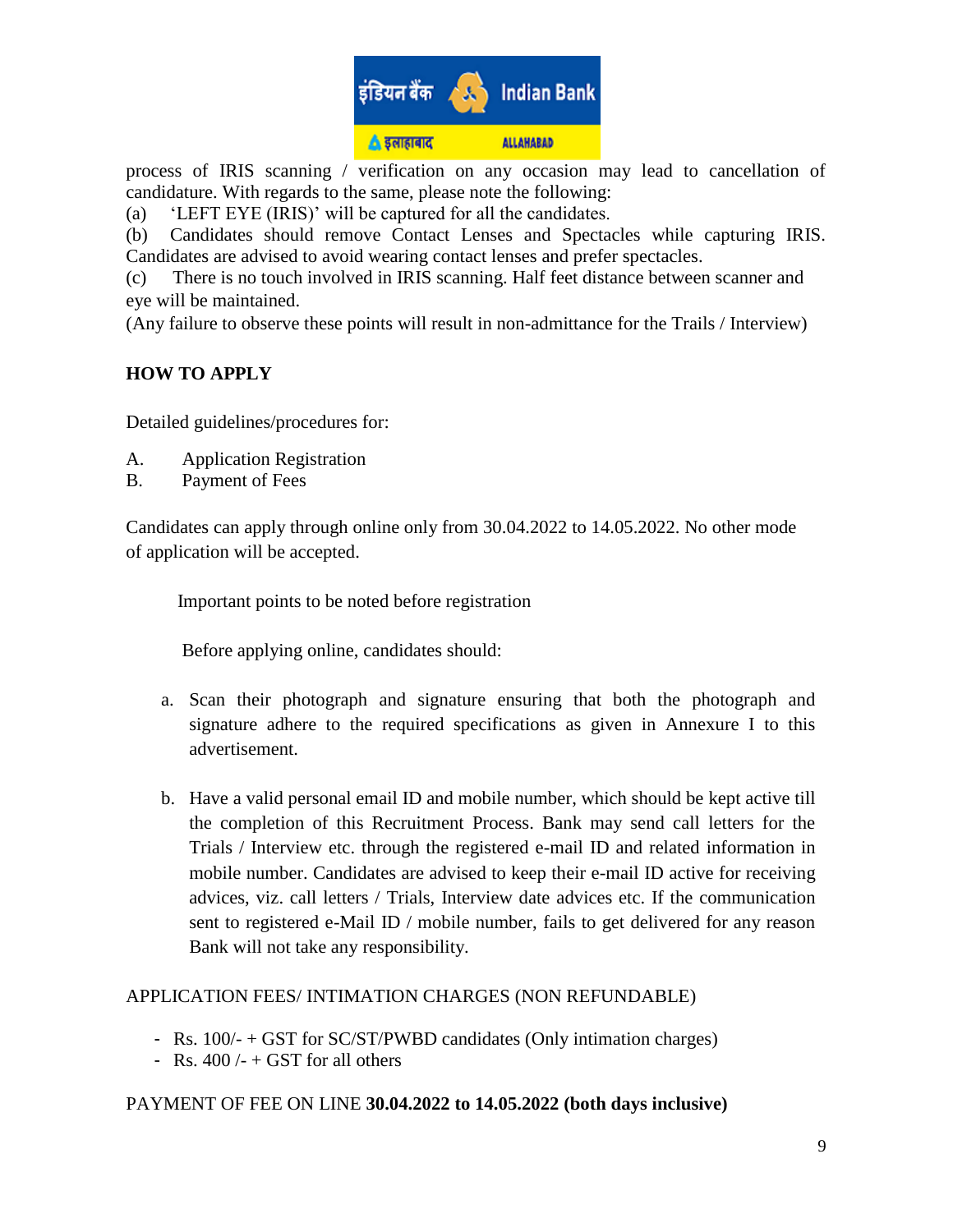

Bank Transaction charges for Online Payment of application fees / intimation charges will have to be borne by the candidate.

#### Application Procedure

- a) Candidates to visit the Bank"s website **[www.indianbank.in](http://www.indianbank.in/)** and click on the **'Career'** and then under **Recruitment of Sports Persons – 2022** section, click on "**Apply Online**".
- b) To register applications choose the tab "Click here for New Registration" enter Name, contact details and e-mail-ID. A Provisional Registration Number and Password will be generated by the system and displayed on the screen. Candidate should note down the Provisional Registration Number and Password. An e-mail & SMS indicating the Provisional Registration number and Password will also be sent.
- c) In case the candidate is unable to complete the application form in one go, he  $/$  she can save the data already entered by choosing "SAVE AND NEXT" tab. Prior to submission of the online application, candidates are advised to use the "SAVE AND NEXT" facility to verify the details in the online application form and modify the same if required.
- d) Candidates are advised to carefully fill and verify the details filled in the online application themselves as no change will be possible/ entertained after clicking the COMPLETE REGISTRATION BUTTON.
- e) The Name of the candidate or his /her Father/ Husband etc. should be spelt correctly in the application as it appears in the Certificates/ Mark sheets. Any change/alteration found may disqualify the candidature.
- f) Validate your details and Save your application by clicking the "Validate your details' and 'Save & Next' button.
- g) Candidates can proceed to upload Photo & Signature as per the specifications given in the Guidelines for Scanning and Upload of Photograph and Signature - (Annexure I).
- h) Candidates can proceed to fill other details of the Application Form.
- i) Click on the Preview Tab to preview and verify the entire application form before clicking COMPLETE REGISTRATION.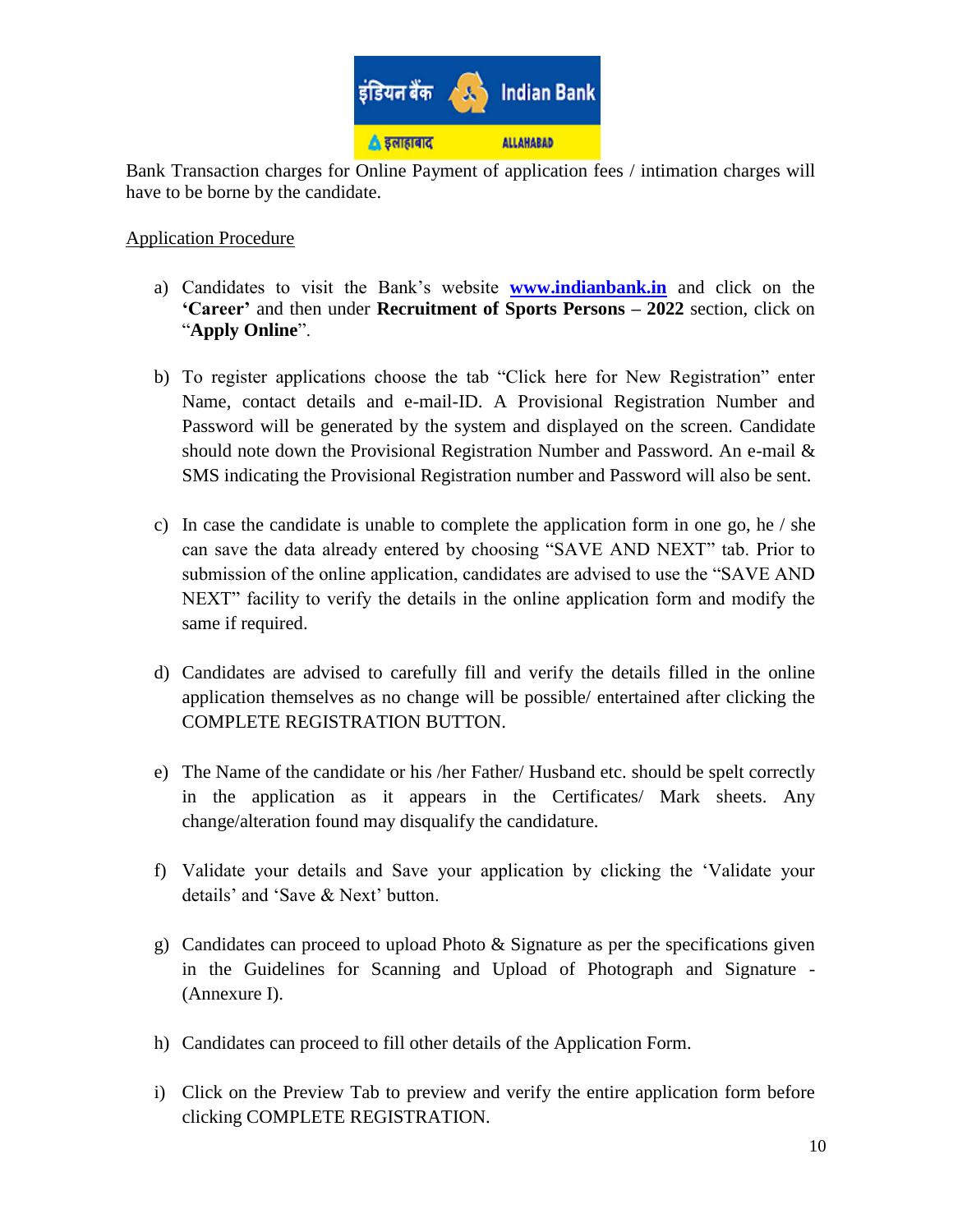

- j) Modify details, if required, and click on "COMPLETE REGISTRATION" only after verifying and ensuring that the photograph, signature uploaded and other details filled by you are correct.
- k) Click on "Payment" Tab and proceed for online payment.
- l) Incomplete application / ineligible / invalid Photograph / signature will be summarily rejected without any reference.

#### Payment of Fees (Online Mode Only)

- a) The application form is integrated with the payment gateway and the payment process can be completed by following the instructions.
- b) The payment can be made by using Debit or Credit cards or Internet Banking by providing information as asked on the screen. Transaction charges for online payment, if any, will be borne by the candidates.
- c) After submitting your payment information in the online application form, PLEASE WAIT FOR THE INTIMATION FROM THE SERVER. DO NOT PRESS BACK OR REFRESH BUTTON IN ORDER TO AVOID DOUBLE CHARGE
- d) On successful completion of the transaction, an e-Receipt will be generated.
- e) Non-generation of "e-Receipt" indicates PAYMENT FAILURE. On failure of payment, candidates are advised to login again using their Provisional Registration Number and Password and repeat the process of payment.
- f) Candidates are required to take a printout of the e-Receipt and online Application Form. Please note that if the same cannot be generated online transaction may not have been successful.
- g) For Credit Card users: All charges are listed in Indian Rupee. If you use a non-Indian credit card, your bank will convert to your local currency based on prevailing exchange rates.
- h) To ensure the security of your data, please close the browser window once your transaction is completed.

After completing the procedure of applying on-line, the candidate should take a printout of the system generated on-line application and should ensure the particulars filled in are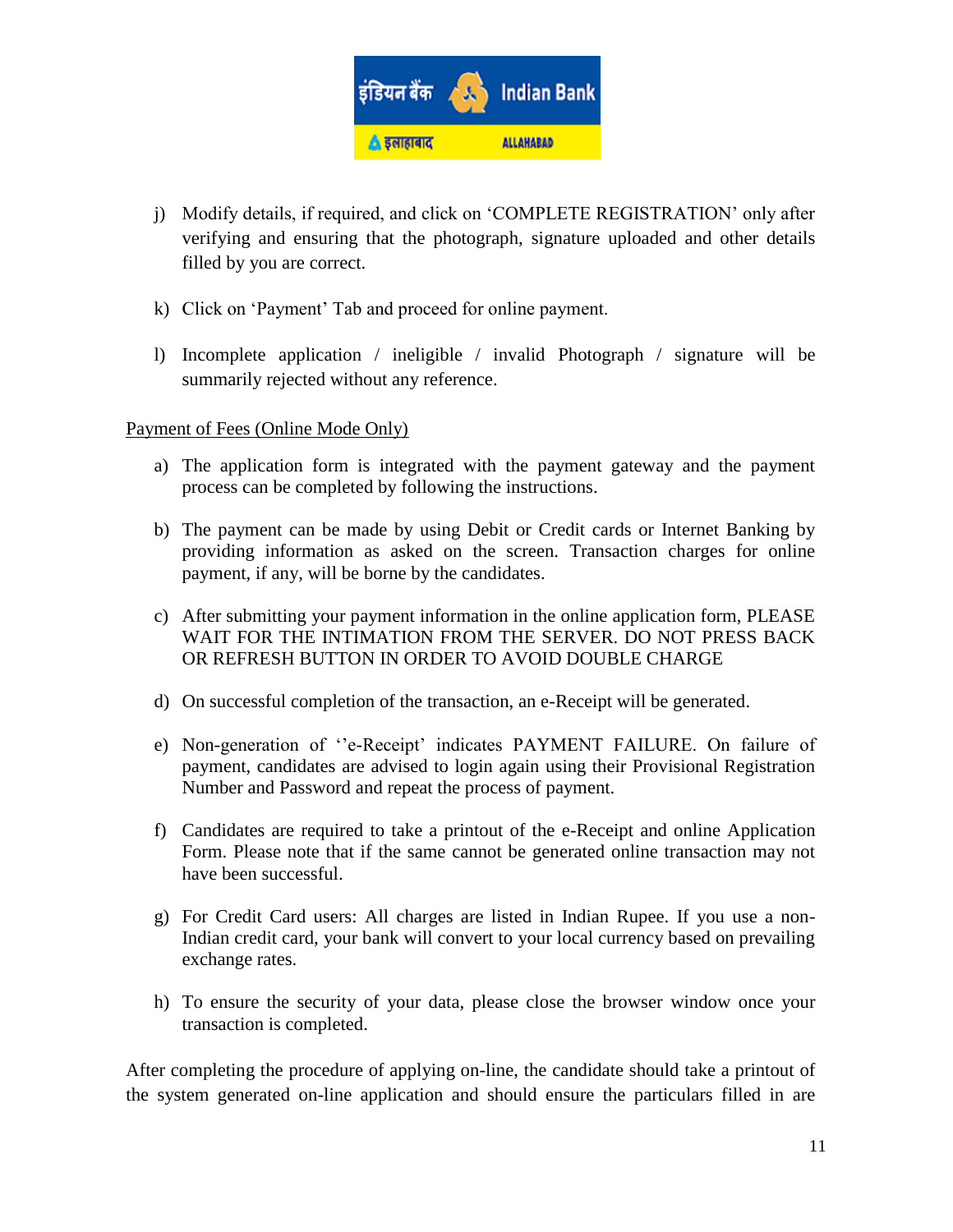

accurate and retain it along with Registration Number and Password for future reference. They should not send this printout to the Bank.

### **ANNOUNCEMENTS**

All further announcements/ details pertaining to this process will only be published/ provided on career page of Bank website www.indianbank.in from time to time.

# **Only those candidates who agree to the terms and conditions stipulated by the Bank and fulfil the eligibility criteria need apply.**

### **Disclaimer:**

Instances for providing incorrect information and/or process violation by a candidate detected at any stage of the selection, it will lead to disqualification of the candidate from the selection process and the candidate will not be allowed to appear for any exams of the Bank in future. If such instances go undetected during the current selection process but are detected subsequently, such disqualification will take place with retrospective effect. The Bank reserves the right to cancel the conduct of this recruitment process without assigning any reason. Decision of the Bank in respect of all matters pertaining to this recruitment would be final and binding on all candidates.

**Chennai** General Manager (CDO)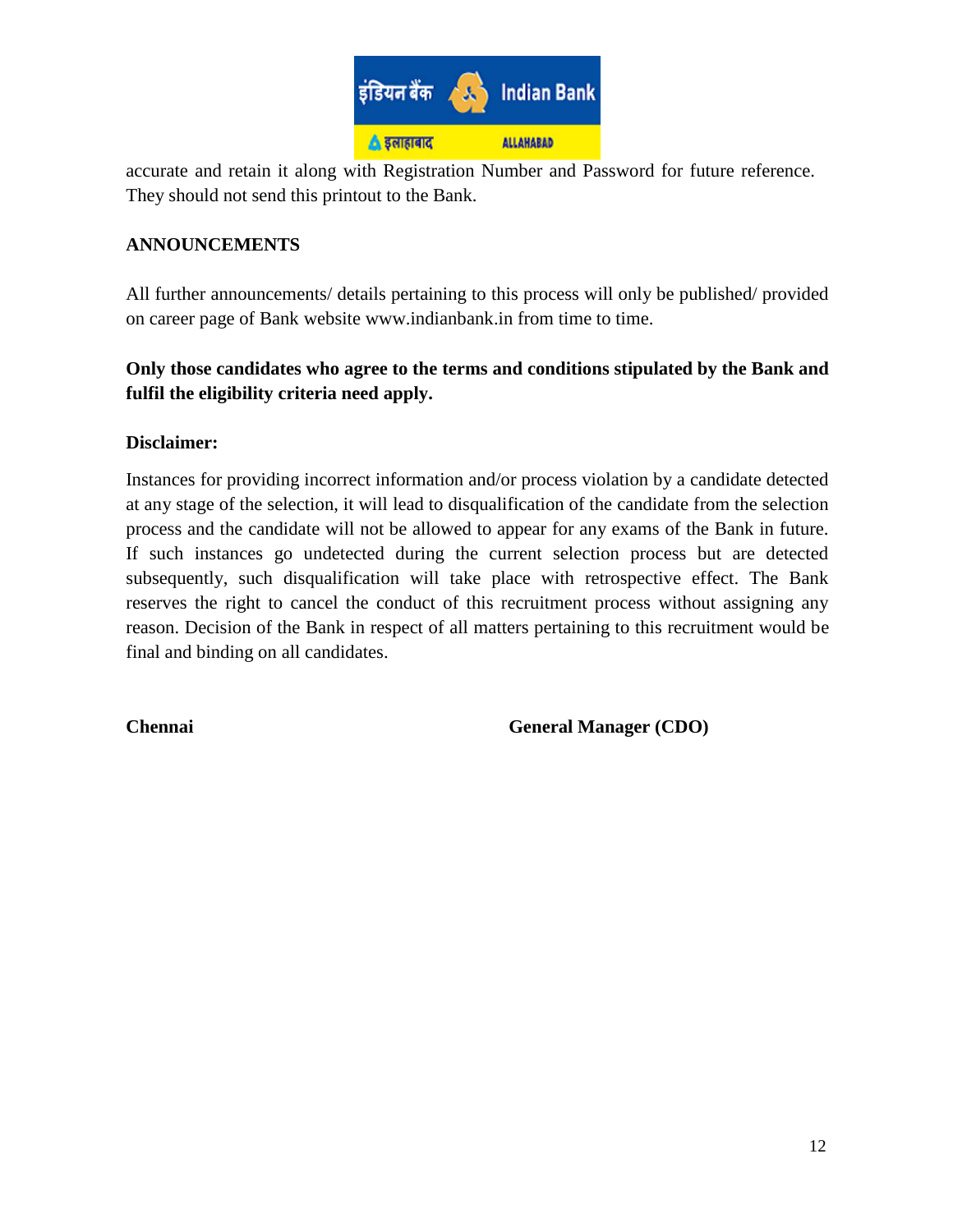

#### Annexure I

#### Guidelines for scanning and Upload of Photograph  $(4.5cm \times 3.5cm)$  & Signature

Before applying online a candidate will be required to have a scanned (digital) image of his/her photograph and signature as per the specifications given below.

Photograph Image:

- **-** Photograph must be a recent passport style colour picture.
- **-** Make sure that the picture is in colour, taken against a light-coloured, preferably white, background.
- **-** Look straight at the camera with a relaxed face
- **-** If the picture is taken on a sunny day, have the sun behind you, or place yourself in the shade, so that you are not squinting and there are no harsh shadows
- **-** If you have to use flash, ensure there's no "red-eye"
- **-** If you wear glasses make sure that there are no reflections and your eyes can be clearly seen.
- **-** Caps, hats and dark glasses are not acceptable. Religious headwear is allowed but it must not cover your face.
- **-** Dimensions 200 x 230 pixels (preferred)
- **-** Size of file should be between 20kb–50 kb
- **-** Ensure that the size of the scanned image is not more than 50kb. If the size of the file is more than 50 kb, then adjust the settings of the scanner such as the DPI resolution, no. of colours etc., during the process of scanning.

Signature Image:

- **-** The applicant has to sign on white paper with Black Ink pen.
- **-** The signature must be signed only by the applicant and not by any other person.
- **-** The signature will be used to put on the Attendance sheet and wherever necessary.
- **-** The applicant's signature obtained on the call letter and attendance sheet at the time of the Trials / Interview should match the uploaded signature. In case of mismatch, the applicant may be disqualified.

- **-** Dimensions 140 x 60 pixels (preferred)
- **-** Size of file should be between 10kb 20kb
- **-** Ensure that the size of the scanned image is not more than 20kb
- **-** Signature in CAPITAL LETTERS shall NOT be accepted.

Scanning the photograph  $&$  signature:

- **-** Set the scanner resolution to a minimum of 200 dpi (dots per inch)
- **-** Set Color to True Color
- File Size as specified above